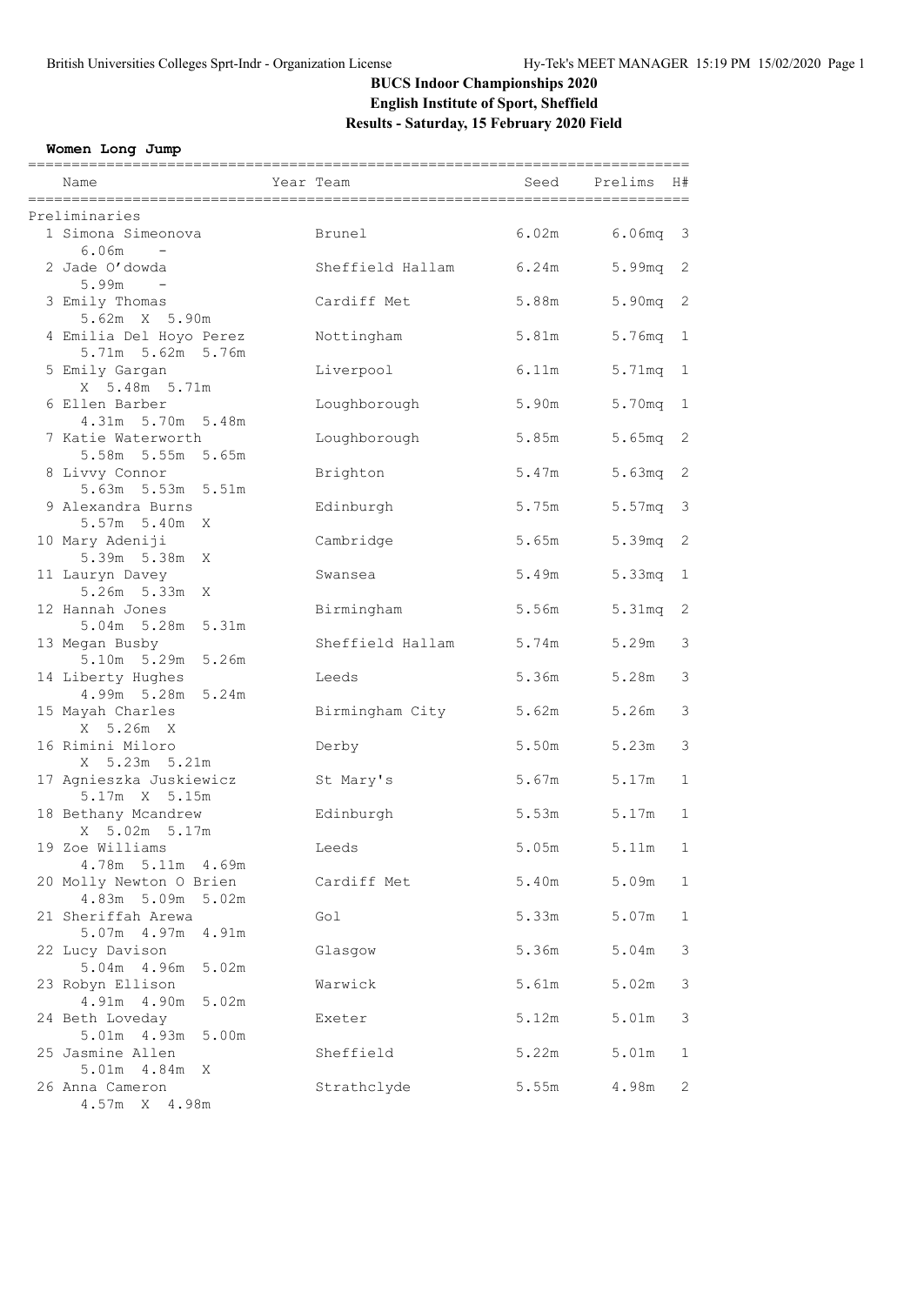#### **BUCS Indoor Championships 2020 English Institute of Sport, Sheffield Results - Saturday, 15 February 2020 Field**

| Women Long Jump        |              |       |             |                            |
|------------------------|--------------|-------|-------------|----------------------------|
| 27 Sophie Bareham      | Cardiff      |       | 4.88m 4.86m | $\overline{\phantom{0}}^2$ |
| 4.72m  4.86m  4.77m    |              |       |             |                            |
| 28 Kerry Annett        | Stirling     |       | 5.05m 4.83m | $\mathcal{S}$              |
| 4.38m  4.71m  4.83m    |              |       |             |                            |
| 29 Bethany Denial      | Liverpool    | 4.93m | 4.80m       | $\overline{2}$             |
| 4.80m X X              |              |       |             |                            |
| 30 Alice Linaker       | Birmingham   | 5.51m | 4.70m       | 3                          |
| X X 4.70m              |              |       |             |                            |
| 31 Lucy Edwards        | Nottingham   | 5.41m | 4.67m       | 2                          |
| 4.67m 4.64m 4.60m      |              |       |             |                            |
| 32 Laura Statham       | Exeter       | 4.79m | 4.65m       | $\mathbf{1}$               |
| 4.65m 4.39m 3.94m      |              |       |             |                            |
| 33 Lucy Durham         | Manchester   | 4.72m | 4.49m       | 3                          |
| 4.49m 3.18m 4.35m      |              |       |             |                            |
| 34 Alix Hughes         | Kin          | 4.60m | 4.47m       | 3                          |
| 4.47m X 4.37m          |              |       |             |                            |
| 35 Shaya Van Houdt     | Liverpool Jo | 5.30m | 4.25m       | $\overline{2}$             |
| $4.25m - -$            |              |       |             |                            |
| 36 Christina Antoniou  | Cambridge    | 4.40m | 4.14m       | $\mathbf 1$                |
| 4.07m  4.13m  4.14m    |              |       |             |                            |
| 37 Amy Bennett         | Winchester   | 3.96m | 3.68m       | $\overline{2}$             |
| 3.51m 3.68m 3.46m      |              |       |             |                            |
| 38 Yi Gin (Evian) Chai | Kin          | 3.49m | 3.60m       | 2                          |
| 3.60m X 3.33m          |              |       |             |                            |
|                        |              |       |             |                            |

#### **Men Long Jump**

| Name                                         | Year Team                       |       | Seed Prelims | H#           |
|----------------------------------------------|---------------------------------|-------|--------------|--------------|
|                                              |                                 |       |              |              |
| 1 Reynold Banigo<br>$X \times 7.03m$         | Nottingham Trent 7.77m 7.03mq 1 |       |              |              |
| 2 Alessandro Schenini<br>6.93m X 7.00m       | Strathclyde                     | 7.59m | 7.00mg 3     |              |
| 3 Jake Burkey<br>$6.88m$ 7.00m -             | Birmingham                      | 7.25m | 7.00mg 3     |              |
| 4 Ben Fisher<br>$6.96m - -$                  | Loughborough                    | 7.48m | $6.96mg - 3$ |              |
| 5 George Orton<br>$6.73m$ $6.71m$ $6.75m$    | Warwick                         | 7.11m | $6.75mg$ 1   |              |
| 6 Calum Henderson<br>$6.72m$ $6.64m$ $6.60m$ | Edinburgh                       | 7.41m | $6.72mg - 1$ |              |
| 7 Robbie Wilde<br>6.66m 6.37m 6.60m          | Bath                            | 6.96m | $6.66mg$ 2   |              |
| 8 Ceirion Hopkins<br>$6.49m$ $6.63m$ $6.41m$ | Swansea                         | 7.21m | $6.63mg$ 1   |              |
| 9 Daniel Lamb<br>$6.23m$ $6.56m$ $4.60m$     | Birmingham                      | 6.68m | 6.56mq 2     |              |
| 10 Morgan Treasure<br>$6.27m$ 5.99m $6.42m$  | Cambridge                       | 6.51m | $6.42mg$ 2   |              |
| 11 Euan Urquhart<br>6.24m X 6.38m            | Glasqow                         | 6.75m | $6.38mg$ 2   |              |
| 12 Nathan Protheroe<br>6.11m 6.20m 6.38m     | East Anglia                     | 6.63m | $6.38mg - 3$ |              |
| 13 Daniel Boyd<br>$6.21m$ $6.12m$ $6.36m$    | Gloucestershire                 | 6.58m | 6.36m        | $\mathbf{3}$ |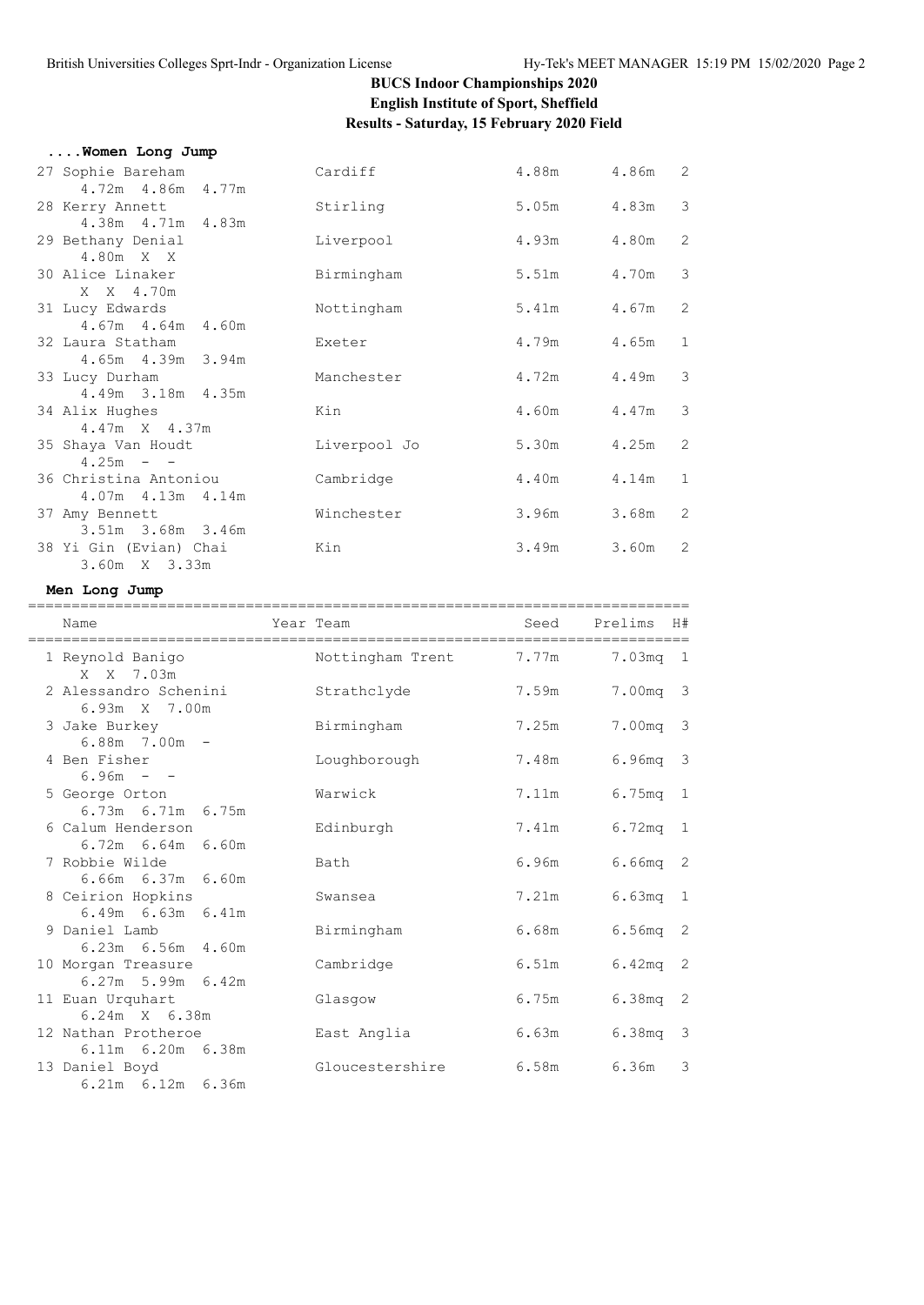# **BUCS Indoor Championships 2020 English Institute of Sport, Sheffield Results - Saturday, 15 February 2020 Field**

| Men Long Jump                                    |                         |             |             |                |
|--------------------------------------------------|-------------------------|-------------|-------------|----------------|
| 14 Tom Hughes<br>X X 6.27m                       | Sheffield 6.57m 6.27m 2 |             |             |                |
| 15 Adam Coles<br>6.14m 5.93m X                   | Leeds                   | 6.40m       | 6.14m       | 1              |
| 16 Declan Taylor<br>6.13m X 5.79m                | Loughborough            | 6.00m 6.13m |             | 3              |
| 17 Leif Van Grinsven<br>6.06m 5.81m 5.74m        | Sussex                  | 6.75m       | 6.06m       | $\overline{c}$ |
| 18 Jimi Fafowora<br>6.00m X                      | Oxford                  | 5.83m       | 6.00m       | 1              |
| 19 Christian Pugsley<br>5.95m 5.81m 5.86m        | University C Lon        | 6.51m       | 5.95m       | $\mathbf 1$    |
| 20 Daniel Gregory<br>5.64m 5.81m 5.86m           | Oxford                  | 6.46m       | 5.86m       | 2              |
| 21 Mohammad Khalif Mohd Sha<br>5.75m 5.86m 5.70m | London Schoo            | 5.83m       | 5.86m       | 1              |
| 22 Alex Branton<br>5.52m 5.77m 5.83m             | Kin                     | 5.47m       | 5.83m       | $\mathbf{1}$   |
| 23 James Woolley<br>X 5.73m 5.45m                | Liverpool               | 6.00m       | 5.73m       | 3              |
| 24 Morris Denning<br>5.67m 5.36m 5.61m           | Sussex                  | 5.42m       | 5.67m       | 1              |
| 25 Jack Ward<br>5.49m 5.65m 5.28m                | York                    | 5.94m       | 5.65m       | 2              |
| 26 Liam Bentley<br>5.43m 5.51m 5.62m             | Gloucestershire         | 5.63m       | 5.62m       | 2              |
| 27 Abbas Adejonwo<br>X 5.60m X                   | Warwick                 | 5.29m       | 5.60m       | 1              |
| 28 Aaron Osuji<br>5.52m 5.34m 5.47m              | Cardiff Met             | 5.74m       | 5.52m       | 3              |
| 29 Oliver Hudson<br>5.46m X X                    | Leicester               | 5.75m       | 5.46m       | 3              |
| 30 Luke Whittington<br>4.92m 5.43m X             | Newcastle               | 5.24m       | 5.43m       | 1              |
| 31 Ollie Roberts<br>5.42m 5.35m 5.33m            | Chester:Chester         | 5.33m       | 5.42m       | 2              |
| 32 Sam Pooley<br>5.41m X 5.37m                   | Newcastle               | 5.62m       | 5.41m       | $\mathbf 1$    |
| 33 Charles Hervey<br>5.24m 4.90m 5.25m           | Portsmouth              |             | 5.17m 5.25m | 2              |
| 34 Sam Burgess<br>5.19m 4.95m<br>5.23m           | Leeds                   | 5.40m       | 5.23m       | 3              |
| 35 Rory Smith<br>5.21m X X                       | Kin                     | 5.76m       | 5.21m       | 3              |
| 36 In Lord Enoch Lee<br>4.80m 5.17m 5.15m        | Imperial                | 5.46m       | 5.17m       | 2              |
| 37 Aidan Higgins<br>5.06m 4.59m<br>4.30m         | Winchester              | 4.94m       | 5.06m       | 3              |
| -- Andrew Ejemai                                 | Cambridge               | 6.49m       | FOUL        | 3              |
| X X X<br>-- Jorma Blank<br>X X X                 | Aberdeen                | 6.04m       | FOUL        | 2              |
| -- Ben Sutton<br>X X X                           | Bath                    | 6.98m       | FOUL        | 3              |
|                                                  |                         |             |             |                |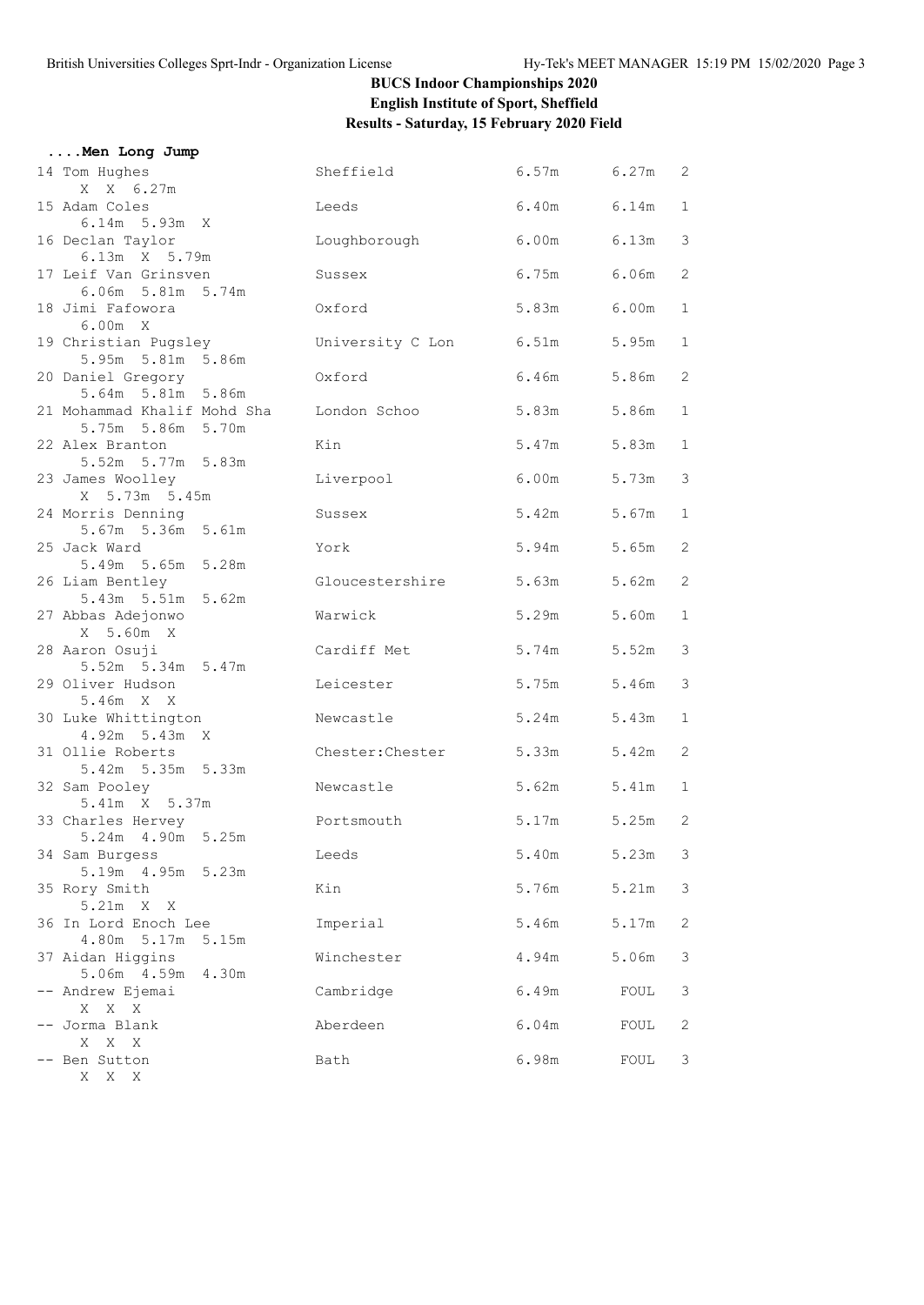# **BUCS Indoor Championships 2020 English Institute of Sport, Sheffield Results - Sunday, 16 February 2020 Field**

#### **Men Long Jump Ambulatory**

|        | Name                                | Year Team   | Seed  | Finals Points |  |                 |  |
|--------|-------------------------------------|-------------|-------|---------------|--|-----------------|--|
| Finals |                                     |             |       |               |  |                 |  |
|        | $1$ Joseph Gray (T47) F47;T4        | Manchester  | 6.07m | 5.95m 638     |  | Raza points 638 |  |
|        | X 5.73m X X 5.69m 5.95m             |             |       |               |  |                 |  |
|        | 2 Jordan Andrew (T20) F20;          | East London | 6.16m | 5.97m 602     |  | Raza Points 602 |  |
|        | 5.79m 5.86m 5.75m X X 5.97m         |             |       |               |  |                 |  |
|        | 3 Prince Reid (T20) F20;T2          | East Anglia | 4.86m | 4.95m 170     |  | Raza points 170 |  |
|        | 4.95m 4.64m 4.34m 3.29m 4.88m 3.65m |             |       |               |  |                 |  |

#### **Men Long Jump**

| Name                                     | Year Team                                     |               | Prelims Finals Points |  |
|------------------------------------------|-----------------------------------------------|---------------|-----------------------|--|
| 7.72m X X X 7.62m 7.55m                  | 1 Reynold Banigo Mottingham Trent 7.03m 7.72m |               |                       |  |
|                                          | 2 Ben Fisher Coughborough 6.96m 7.07m         |               |                       |  |
| 6.83m 6.69m 6.78m X X 7.07m              |                                               |               |                       |  |
|                                          | 3 Calum Henderson based by Edinburgh          | 6.72m 6.91m   |                       |  |
| $6.65m$ $6.69m$ $6.91m$ $ 5.52m$ $6.88m$ |                                               |               |                       |  |
| 4 Jake Burkey Manuel Birmingham          |                                               | 7.00 m 6.88 m |                       |  |
|                                          | 6.83m 6.83m 6.86m 6.76m 6.88m X               |               |                       |  |
| 5 George Orton Warwick                   |                                               | 6.75m 6.83m   |                       |  |
| $5.82m$ 6.41m 6.83m - - -                |                                               |               |                       |  |
|                                          | 6 Alessandro Schenini             Strathclyde | 7.00m 6.82m   |                       |  |
|                                          | 6.82m 6.67m 6.59m 6.57m 6.72m 5.64m           |               |                       |  |
|                                          | 7 Ceirion Hopkins Swansea                     | 6.63m 6.77m   |                       |  |
|                                          | 6.55m 6.60m 6.68m 6.75m 6.69m 6.77m           |               |                       |  |
|                                          | 8 Euan Urquhart Glasgow                       | 6.38m 6.51m   |                       |  |
| $6.44m$ $6.51m$ $6.25m$ $6.34m$ X X      |                                               |               |                       |  |
| 9 Robbie Wilde Communications and Bath   |                                               | 6.66m 6.50m   |                       |  |
| $6.50m$ $6.10m$ X                        |                                               |               |                       |  |
| 10 Daniel Lamb                           | Birmingham                                    | 6.56m 6.42m   |                       |  |
| $6.30m$ $6.42m$ $6.14m$                  |                                               |               |                       |  |
| 11 Nathan Protheroe                      | East Anglia                                   | 6.38m 6.25m   |                       |  |
| $6.02m$ $6.25m$ $6.17m$                  |                                               |               |                       |  |
| 12 Morgan Treasure                       | Cambridge                                     | 6.42m         | 5.97m                 |  |
| 5.97m 5.83m 5.96m                        |                                               |               |                       |  |